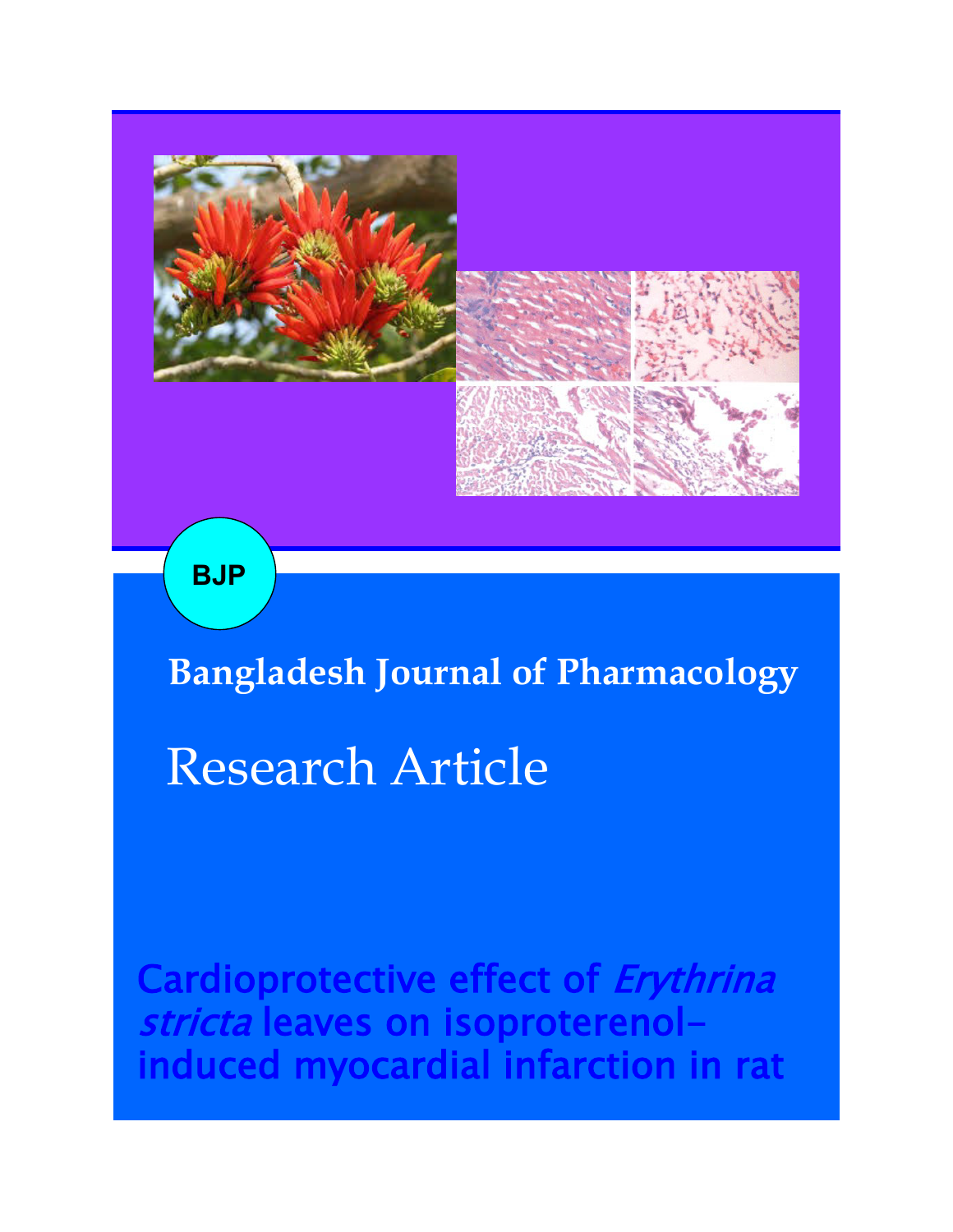A Journal of the Bangladesh Pharmacological Society (BDPS) **Bangladesh J Pharmacol 2010; 5: 1-4** Journal homepage: www.banglajol.info

Abstracted/indexed in Academic Search Complete, Agroforestry Abstracts, Asia Journals Online, Bangladesh Journals Online, Biological Abstracts, BIO-<br>SIS Previews, CAB Abstracts, Current Abstracts, Directory of Open Access tional Pharmaceutical Abstracts, Open J-gate, Science Citation Index Expanded and Social Sciences Citation Index

**ISSN**: 1991-0088

## Cardioprotective effect of *Erythrina stricta* leaves on isoproterenolinduced myocardial infarction in rat

#### **Asokkumar Kuppusamy, Subhadradevi Varadharajan, Christy Josey, Honey John, Daphne Sherin, Divia Chirakkan and Gokul Athiyappan**

*Department of Pharmacology, College of Pharmacy, Sri Ramakrishna Institute of Paramedical Sciences, Coimbatore 641 044, Tamil Nadu, India.*

| <b>Article Info</b>                                                                                                                                                                                                                                                          | <b>Abstract</b>                                                                                                                                                                                                                                                                                                                                                                                                                                                                                                                                                                                                                                             |  |  |  |
|------------------------------------------------------------------------------------------------------------------------------------------------------------------------------------------------------------------------------------------------------------------------------|-------------------------------------------------------------------------------------------------------------------------------------------------------------------------------------------------------------------------------------------------------------------------------------------------------------------------------------------------------------------------------------------------------------------------------------------------------------------------------------------------------------------------------------------------------------------------------------------------------------------------------------------------------------|--|--|--|
| Received:<br>25 November 2009<br>24 February 2010<br>Accepted:<br>Available Online:<br>3 March 2010<br>DOI: 10.3329/bjp.v5i1.3809                                                                                                                                            | cardioprotective activity of Erythrina stricta leaves against<br>The<br>isoproterenolinduced myocardial infarction in rats was studied. Rats were<br>pretreated with leaf extract (200 mg/kg body weight, orally) daily for 28 days.<br>After treatment, isoproterenol (8.5 mg/kg body weight) was injected to rats at<br>an interval of 24 hours for two days to induce myocardial injury.<br>Cardioprotection was investigated by estimating the activities of serum                                                                                                                                                                                      |  |  |  |
| Cite this article:<br>Kuppusamy A, Varadharajan S, Josey<br>C, John H, Sherin D, Chirakkan D,<br>Athiyappan G. Cardioprotective effect<br>of Erythrina stricta leaves on isopro-<br>terenolinduced myocardial infarction<br>in rat. Bangladesh J Pharmacol. 2010;<br>$5:1-4$ | aminotransferase, lactate dehydrogenase and creatinine kinase. Anti-oxidant<br>enzymes such as superoxide dismutase, catalase, glutathione peroxidase,<br>reduced glutathione and thiobarbituric acid reactive substances were<br>determined. The activities of serum marker enzymes were increased<br>significantly $(p<0.05)$ in isoproterenolinduced rats. E. stricta extract pretreated<br>rat showed a decrease in serum enzyme levels and increase of anti-oxidant<br>status. The results were confirmed by histopathological evidences. The<br>present study concludes that E. stricta extract has a prophylactic value in<br>myocardial infarction. |  |  |  |

### **Introduction**

Acute myocardial infarction occurs when the blood supply to a part of the heart is interrupted. It is the leading cause of death all over the world. Isoproterenolinduced myocardial necrosis is a well established standard model to study the beneficial effect of drugs on cardiac dysfunction (Uma et al., 2008). Isoproterenol causes severe stress in myocardium and necrotic lesion in heart muscle. Loss of function and integrity of myocardial membranes are the outcomes of isoproterenolinduced myocardial injury involving change in membrane permeability alterations (Thippeswamy et al., 2009).

*Erythrina stricta* Roxb. (Papilionaceae), a medium sized deciduous tree used for various ailments in Indian system of medicine. The fresh juice of leaves used for

the relief of earaches, toothaches, pain in joints, dysentery and antidote for snake bite. The plant contains alkaloids and non-alkaloidal constituents (Chopra, 1992). The leaves of the plant are found to possess rich anti-oxidant activity (Asokkumar et al., 2008). The present study was designed to evaluate the cardioprotective effect of ethanol extract of *E. stricta* leaves in isoproterenol-induced biochemical and histopathological changes using rats.

#### **Materials and Methods**

#### *Chemicals*

Isoproterenol hydrochloride was procured from Samarth Life Science Pvt. Ltd, reduced glutathione and thoibarbituric acid from Himedia Laboratories Pvt. Ltd,



This work is licensed under a Creative Commons Attribution 4.0 License. You are free to copy, distribute and perform the work. You must attribute the work in the manner specified by the author or licensor.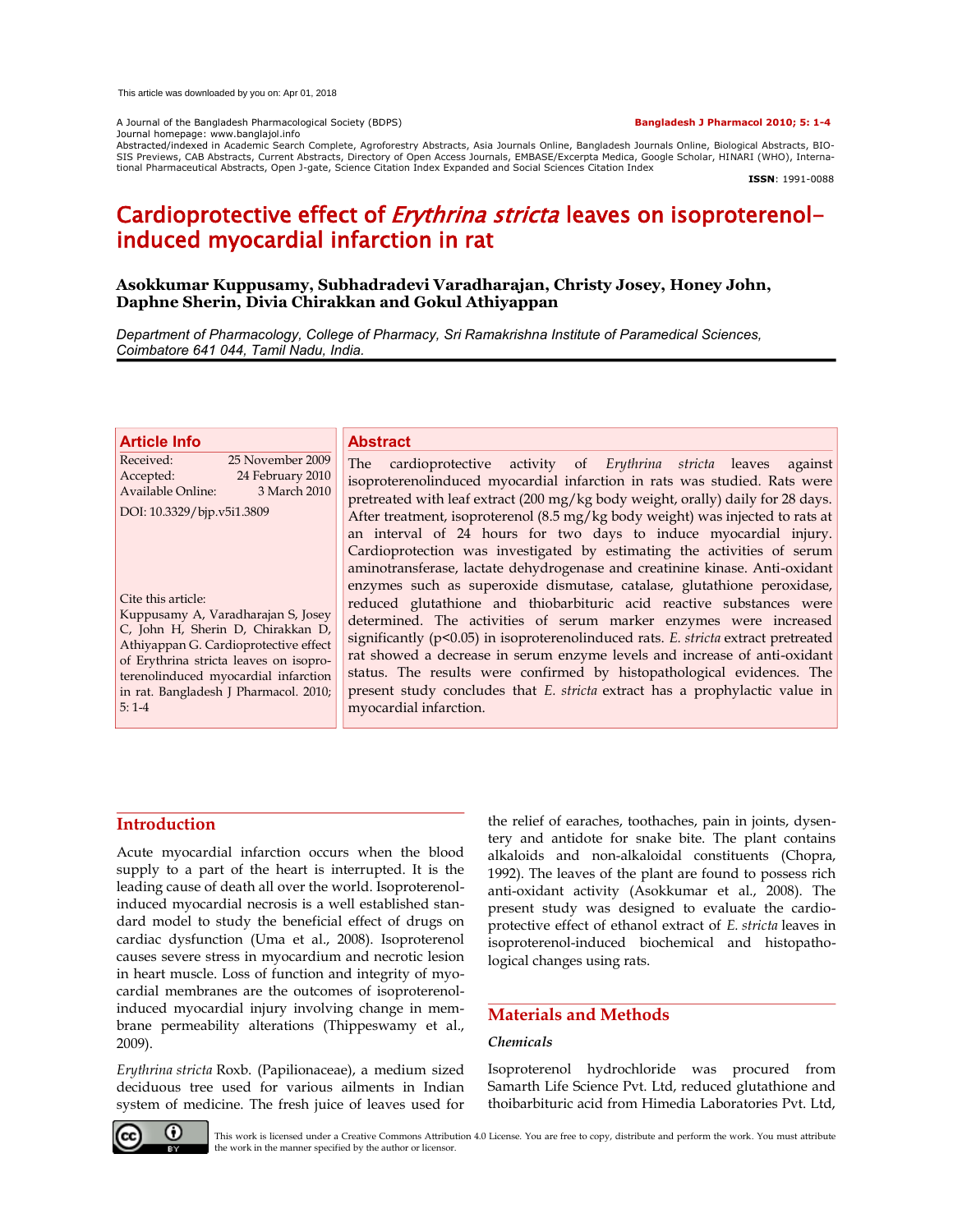adrenaline tartarate and tocopherol from S.D. Fine Chemicals Ltd. All chemicals were of analytical grade.

#### *Animals*

*Wistar* albino rats of either sex (150-200 g) were selected for the study. The animals were acclimatized to laboratory conditions for 5 days prior to experiments. They were housed in polypropylene cages and water *ad libitum.* The experimental protocol has been approved by the Institutional Animal Ethical Committee.

#### *Plant material*

The leaves of *E. stricta* were obtained from Kerala, India. The plant was authenticated by Mr. G.V.S. Murthy, Botanical Survey of India, Tamil Nadu Agricultural University Campus, Coimbatore and voucher specimen of the plant was kept in the college herbarium.

#### *Plant extraction*

*E. stricta* was shade dried and coarse powdered material (40 g) was extracted exhaustively with ethanol in a soxhlet apparatus. The extract was concentrated to a small volume using flash evaporator and further evaporated to dryness in a vacuum desiccator. The extracts obtained were in the form of thick paste due to the presence of resinous matter. Until the time of use the extract was stored in refrigerator. The yield of the extract was found to be  $12\%$  (w/w).

#### *Acute toxicity study*

*Wistar* albino rats (150-200 g) maintained under standard laboratory conditions was used. A total of five animals were used which received a single oral dose (2,000 mg/kg, body weight) of the extract. Animals were kept overnight fasting prior to drug administration. After the administration of the extract, food was withheld for further 3-4 hours. Animals were observed individually at least once during the first 30 min after dosing, periodically during the first 24 hours (with special attention during the first 4 hours) and daily thereafter for a period of 14 days.

#### *Experimental protocol*

Rats were divided into four groups of 6 animals each. Group I (control) rats were treated with 2% Tween 80 in water (10 mL/kg body weight, orally). Group II rats were treated with isoproterenol in 2% Tween 80 (10 mL/kg body weight orally). Group III rats were treated with *E. stricta* leaf extract (200 mg/kg body weight, orally) and Group IV rats were treated with αtocopherol (60 mg/kg body weight, orally). On 28th day, myocardial injury was induced to rats in Group II– IV by injection of isoproterenol (8.5 mg/kg body weight, subcutaneously) twice at an interval of 24 hours while normal control rats were given an equivalent volume of the vehicle (Prabhu et al., 2006; Rajadurai and Prince, 2005).

On completion of the experimental protocol, blood samples were collected by the retro-orbital plexus puncture method under light ether anesthesia and serum was separated by centrifugation and used for the biochemical estimations. The levels of creatine kinase, lactate dehydrogenase, serum glutamate oxaloacetate transaminase and uric acid were estimated.

#### *Biochemical analysis*

The activities of creatine kinase (CK), lactate dehydrogenase (LDH), and aminotransferase (AST) in serum were determined spectrophotometrically and the absorbance was measured at 340 nm and enzyme activity was expressed as U/L. Serum uric acid was measured at 546 nm. Animals were euthanized by phenobarbitone and hearts were removed, weighed and homogenized. The clear supernatant was used for estimation of endogenous anti-oxidant enzymes such as superoxide dismutase (SOD), catalase (CAT), glutathione peroxidase (Gpx), reduced glutathione (GSH) and thiobarbituric acid reactive substances (TBARS) by spectrophotometer (Budhwar and Kumar, 2005; Pari and Latha, 2004; Karthikeyan et al., 2003).

#### *Histopathological studies*

At the end of the study, all the rats were sacrificed by cervical decapitation and the hearts were dissected out, washed in ice cold saline. Then myocardial tissue was immediately fixed in 10% buffered neutral formalin solution. After fixation, tissues were embedded in paraffin and serial sections were cut and each section was stained with hematoxylin and eosin. The slides were examined under light microscope and photographs were taken.

#### *Statistical analysis*

Values are expressed as mean ± standard error mean (SEM) and analyzed using statistical package for social sciences (SPSS) version 10.0 using ANOVA followed by Dunnett's test. P values <0.05 were considered significant.

#### **Results and Discussion**

In acute toxicity study, it was found that the animals were safe up to a maximum dose of 2,000 mg/kg body weight. There were no changes in normal behavioral pattern and no signs and symptoms of toxicity and mortality were observed.

Isoproterenol-treated rats (Group II) exhibited significantly higher levels of serum myocardial injury marker enzymes such as serum CK, LDH and AST, uric acid levels when compared to control (Group I; Table I). Rat treated with *E. stricta* leaf extract (200 mg/kg) and αtocopherol (60 mg/kg) resulted in a significant decrease in those enzymes and levels of uric acid. The results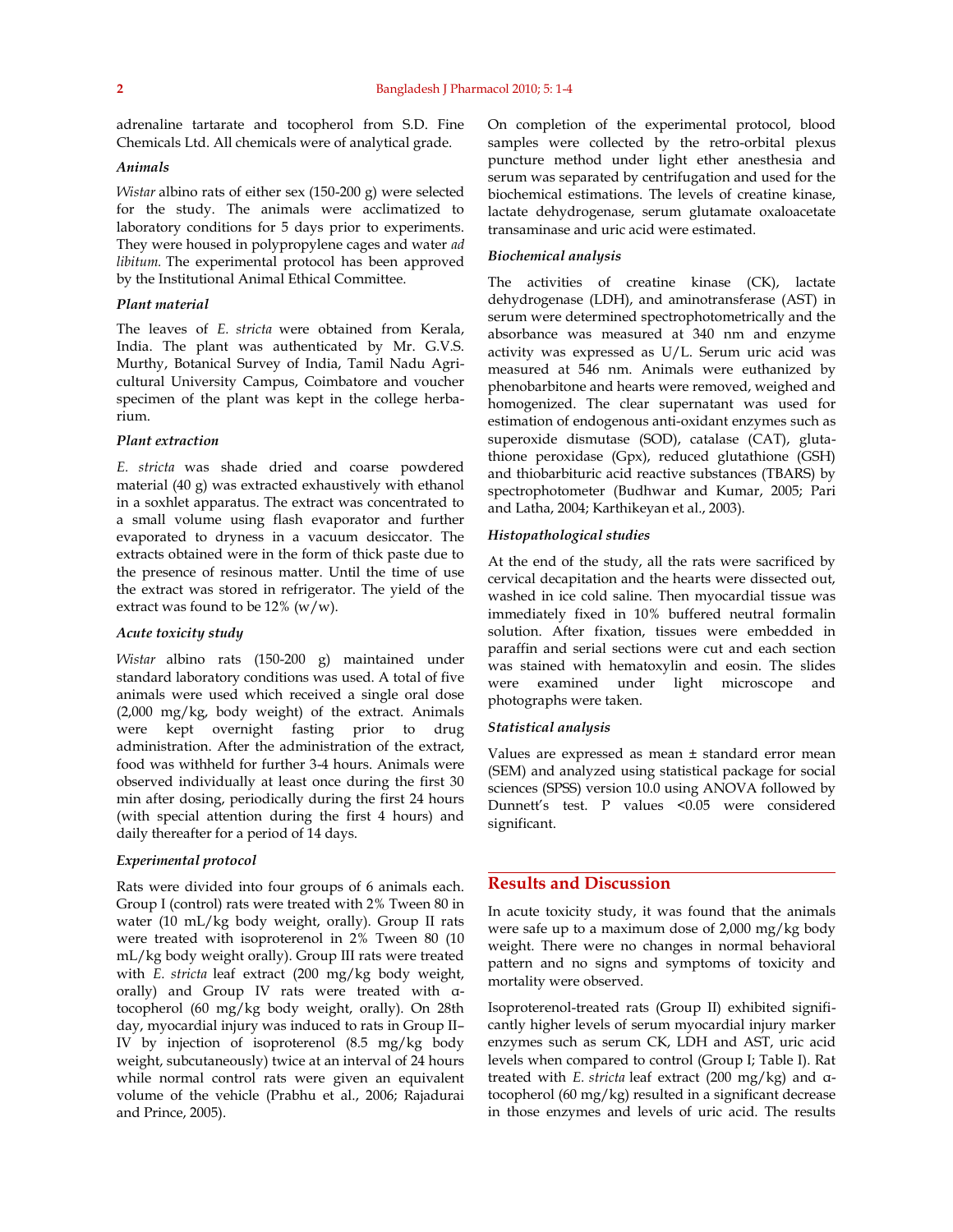| <b>Table I</b>                                                                                                                                                        |                                   |                                    |                                    |                                  |                                     |  |  |
|-----------------------------------------------------------------------------------------------------------------------------------------------------------------------|-----------------------------------|------------------------------------|------------------------------------|----------------------------------|-------------------------------------|--|--|
| Effect of Erythrina stricta leaf extract and a-tocopherol on the serum levels of CK, LDH, AST and uric acid in<br>isoproterenol-induced myocardial infarction in rats |                                   |                                    |                                    |                                  |                                     |  |  |
| Group                                                                                                                                                                 |                                   | $CK$ (U/L)                         | LDH (U/L)                          | AST (U/L)                        | Uric acid (mg/dL)                   |  |  |
| I (Control)                                                                                                                                                           |                                   | $1414.7 \pm 28.0$                  | $1544.2 \pm 128.4$                 | $2063.0 \pm 24.4$                | $1.1 \pm 0.1$                       |  |  |
| II (Isoproterenol)                                                                                                                                                    |                                   | $5043.2 \pm 78.7$ <sup>a</sup>     | $11616.8 \pm 253.9$ <sup>a</sup>   | $2467.8 \pm 12.7$                | $2.1 \pm 0.2$                       |  |  |
| III (extract 200 mg/kg + Isoproterenol)                                                                                                                               |                                   | $1308.1 \pm 5.6^{\circ}$           | $1965.4 \pm 128.5$ <sup>a</sup>    | $1926.7 \pm 265.6$               | $1.8 \pm 0.9$                       |  |  |
| IV (α-tocopherol + Isoproterenol)                                                                                                                                     |                                   | $1373.1 \pm 138.2$                 | $9014.2 \pm 44.5$                  | $1973.9 \pm 16.2$                | $1.3 \pm 0.0$                       |  |  |
| Values are expressed as mean ± SEM, n = 6 animals each; Group II was compared with Group I, III, and IV; ap<0.01, bp<0.05                                             |                                   |                                    |                                    |                                  |                                     |  |  |
|                                                                                                                                                                       |                                   |                                    |                                    |                                  |                                     |  |  |
| <b>Table II</b>                                                                                                                                                       |                                   |                                    |                                    |                                  |                                     |  |  |
| Effect of Erythrina stricta leaf extract and $\alpha$ -tocopherol on the levels of CAT, GPx, SOD, GSH and TBARS in                                                    |                                   |                                    |                                    |                                  |                                     |  |  |
| heart of rats in isoproterenol-induced myocardial infarction                                                                                                          |                                   |                                    |                                    |                                  |                                     |  |  |
| Group                                                                                                                                                                 | $CAT$ (units/mg<br>liver protein) | $GPx$ (units/mg)<br>liver protein) | $SOD$ (units/mg)<br>liver protein) | GSH (units/mg)<br>liver protein) | TBARS (formed/<br>mg liver protein) |  |  |
| I (Control)                                                                                                                                                           | $0.1 \pm 0.0$                     | $2.2 \pm 0.3$                      | $2.6 \pm 0.22$                     | $3.8 \pm 0.1$                    | $21 + 04$                           |  |  |
| II (Isoproterenol)                                                                                                                                                    | $0.0 \pm 0.0$                     | $0.1 \pm 0.0^{\circ}$              | $0.1 \pm 0.0^{\circ}$              | $0.2 \pm 0.0^{\circ}$            | $4.0 \pm 0.4^{\text{a}}$            |  |  |
| III (extract $200$ mg/kg +<br>Isoproterenol)                                                                                                                          | $0.0 \pm 0.0^{\rm b}$             | $0.8 \pm 0.2$                      | $1.0 \pm 0.0^{\circ}$              | $0.6 \pm 0.1$ <sup>a</sup>       | $0.6 \pm 0.1a$                      |  |  |
| IV ( $\alpha$ -tocopherol +<br>Isoproterenol)                                                                                                                         | $0.1 \pm 0.0^{\text{a}}$          | $2.2 \pm 0.1a$                     | $2.0 \pm 0.0^{\text{a}}$           | $2.2 \pm 0.1a$                   | $0.6 \pm 0.1$ <sup>a</sup>          |  |  |
| Values are expressed as mean ± SEM, n = 6 animals each; Group II was compared with Group I, III, and IV; ap<0.01, bp<0.05                                             |                                   |                                    |                                    |                                  |                                     |  |  |

indicate that *E. stricta* leaf extract has the tendency to reduce the elevated cardiac marker enzymes proving its cardioprotective effect.

SOD and CAT are considered as primary enzymes since they are involved in the direct elimination of ROS. GSH also function as free radical scavenger in the repair of free radical induced biological damage. Decrease of these enzymes denotes the myocardial damage imposed by isoproterenol (Halliwell and Gutteridge,



Figure 1: Photomicrographs of heart sections of rat stained with hemotoxylin and eosin. A) Normal rats (Group I) showing normal myovcardial fibers and muscle bundles with normal architecture. B) Isoproterenol-treated rats (Group II) showing subendocardial infarction, atrophy, more diffuse esonophilia, edema and myocardial contraction band with vascular changes. C) *Erythrina stricta* leaf extract 200 mg/kg body weight treated rats (Group III) showing lesser necrosis and damage with normal architecture. D) Alphatocopherol-treated rats (Group IV) showing lesser focal myocarditis

1985, Misra and Fridovich, 1972). The level of these anti -oxidant enzymes such as CAT, GPx and SOD were found to be decreased after isoproterenol-induced myocardial infarction when compared with control (Table II). Rats pretreated with *E. stricta* leaf extract and α-tocopherol resulted in a significant elevation of the anti-oxidant enzymes in heart tissue. The level of GSH was found to be reduced in myocardial infracted rats. The rats treated with the extract and α-tocopherol showed an increase in levels of GSH when compared with isoproterenol-treated group and the results were found to be significant ( $p$ <0.01,  $p$ <0.05). The catecholamine-induced cardiotoxicity is due to the formation of free radicals and its oxidation products. Free radicals promoted lipid peroxidation by increasing membrane permeability ultimately leading to the development of MI (Trivedi et al., 2006).

In the present study, α-tocopherol was used as standard as it protects the myocardial membrane against the free radical damage by nature of its anti-oxidant ability (Velavan et al., 2009).

A significant elevation of tissue TBARS level was seen in isoproterenol-treated group. Administration of *E. stricta* leaf extract and α-toco-pherol for 28 days resulted in a significant reduction in TBARS and the levels were almost similar to normal control rats. It is well known that isoproterenol produces free radicals and these free radicals are involved in membrane damage, leading to elevated levels of TBARS (Ohkawa et al., 1979; Muralidharan et al., 2008). Treatment with *E. stricta* and α-tocopherol in isoproterenol-treated rats decreased the levels of TBARS and this action may be